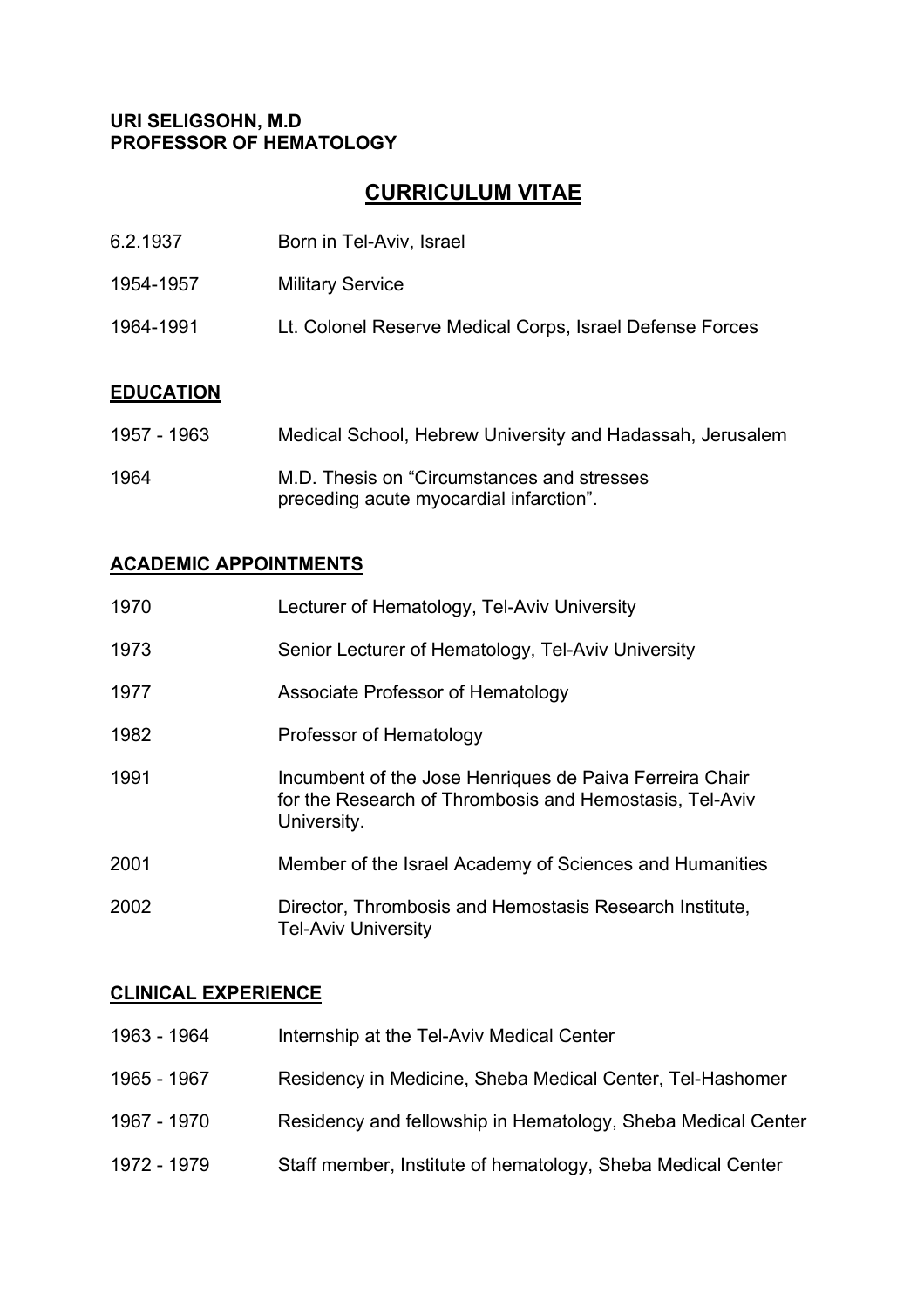| 1979 - 1993      | Director, Institute of Hematology, Tel-Aviv Medical Center                             |
|------------------|----------------------------------------------------------------------------------------|
| 1993 - 2002      | Chairman, Department of Hematology, Sheba Medical Center                               |
| $1993 -$ to date | Director of the Institute of Thrombosis and Hemostasis,<br><b>Sheba Medical Center</b> |

# **EXPERIENCE IN ADMINISTRATION**

| 1972 - 1979      | Deputy Director, Sheba Medical Center, Tel-Hashomer                                                                                                         |
|------------------|-------------------------------------------------------------------------------------------------------------------------------------------------------------|
| 1979 - 1983      | Head of the Hematology Section, the Sackler Faculty of<br>Medicine, Tel-Aviv University                                                                     |
| 1983 - 1993      | Vice Dean, Sackler Faculty of Medicine and Director,<br>School of Continuing Medical Education, Tel-Aviv University                                         |
| 1979             | President of the XIIIth Congress of the World Federation<br>of Hemophilia, Tel-Aviv                                                                         |
| 1986             | President of the Joint Congress of the International Committee on<br>Thrombosis & Haemostasis and the Mediterranean League Against<br>Thrombosis, Jerusalem |
| 1989 - 1995      | Chairman, Israel Association of Thrombosis and Hemostasis                                                                                                   |
| 1995             | President, Congress of the International Society on Thrombosis<br>and Haemostasis, Jerusalem                                                                |
| $2002 -$ to date | Chairman of the Israel Society of Hematology and Blood<br>Transfusion.                                                                                      |

# **TEACHING EXPERIENCE**

| 1966 - to date | Teaching hematology at Sackler Faculty of Medicine, Tel-Aviv<br><b>University</b>                  |
|----------------|----------------------------------------------------------------------------------------------------|
| 1970 - 1972    | Visiting Assistant Professor of Medicine,<br>University of Southern California, School of Medicine |
| 1977 - 1978    | Visiting Associate Professor of Medicine,<br>University of California, San-Diego, U.S.A.           |
| 1987           | Visiting Professor of Medicine at the State University<br>of New-York at Stony Brook               |
| 1988           | Chairman, advanced course on thrombosis, European<br>School of Hematology, Paris.                  |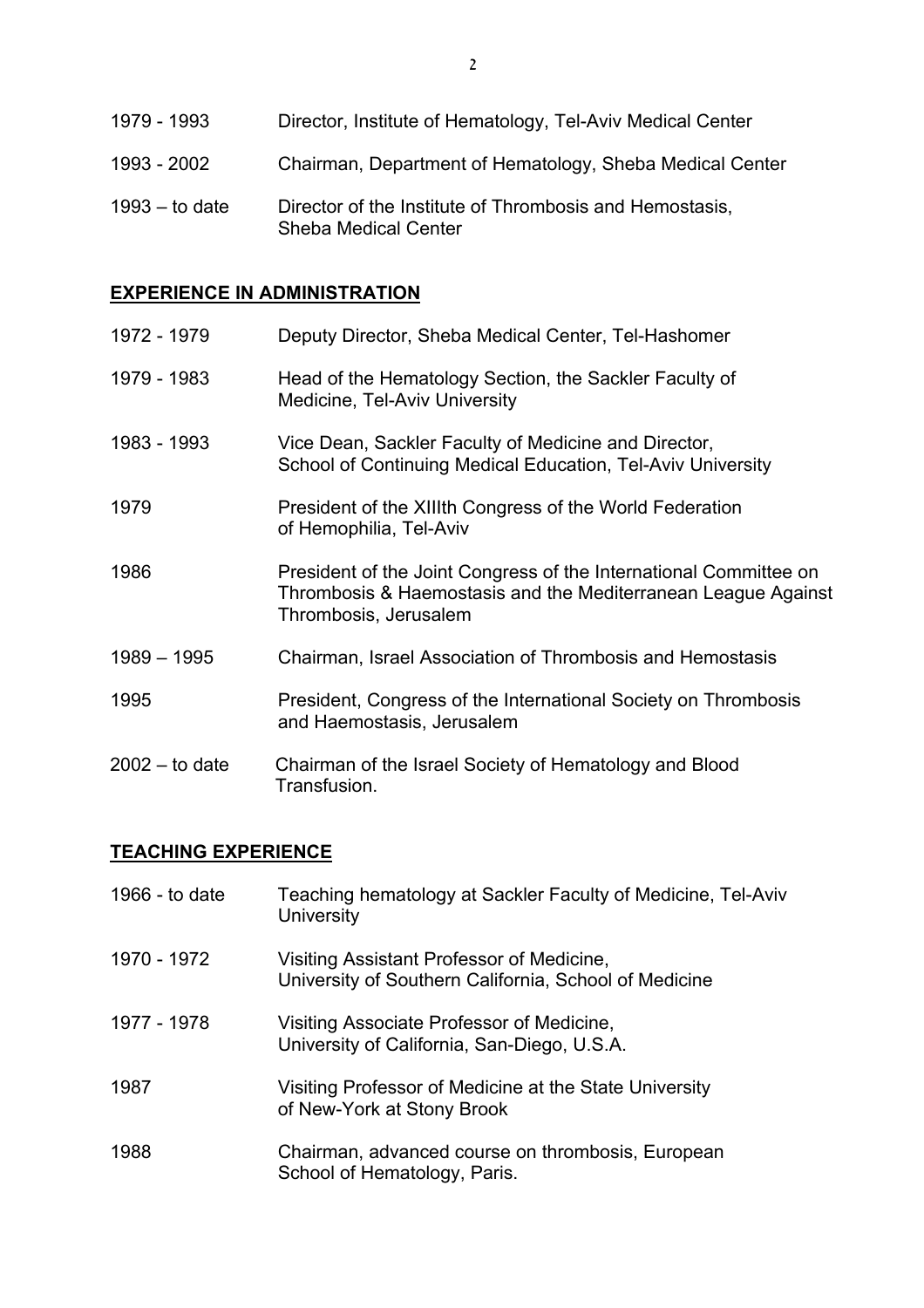1992 Visiting Professor, Scripps Research Foundation, La Jolla 1994 Visiting Professor of the Royal Dutch Academy of Sciences 1996 Martin Rosenthal visiting Professor of Hematology, Mount- Sinai School of Medicine, N.Y. 1998 Visiting Professor, Mount Sinai School of Medicine, N.Y. 2002 Visiting Professor, Rockefeller University, N.Y.

## **INTERNATIONAL SCIENTIFIC ACTIVITIES**

| <b>Since 1978</b> | Council of the Mediterranean League Against Thrombosis                                            |
|-------------------|---------------------------------------------------------------------------------------------------|
| 1981-1986         | Council member of the- European Thrombosis Research<br>Organization                               |
| <b>Since 1981</b> | Member of the International Committee on Thrombosis<br>and Hemostasis                             |
| 1987 - 1992       | Vice Chairman, Medical Advisory Board of the World Federation<br>of hemophilia                    |
| 1990 - 1994       | World Federation of Hemophilia Committee on<br><b>Laboratory Activities</b>                       |
| <b>Since 1992</b> | Executive Council of the International Society on<br><b>Thrombosis and Hemostasis</b>             |
| 1993 - 2000       | Board Member of the European Hematology Association                                               |
| 1998 - 2000       | Member of the Subcommittee on Hemostasis of the American<br>Society of Hematology                 |
| $2000 - 2002$     | Chairman of the Council of the International Society of<br><b>Thrombosis and Hemostasis</b>       |
| $2002 -$ to date  | Chairman, Education Committee of the International Society of<br><b>Thrombosis and Hemostasis</b> |
|                   |                                                                                                   |

## **EDITORIAL BOARDS OF:**

| 1980 - 1984 | <b>Thrombosis Research</b> |
|-------------|----------------------------|
|             |                            |

Since 1990 Blood Coagulation & Fibrinolysis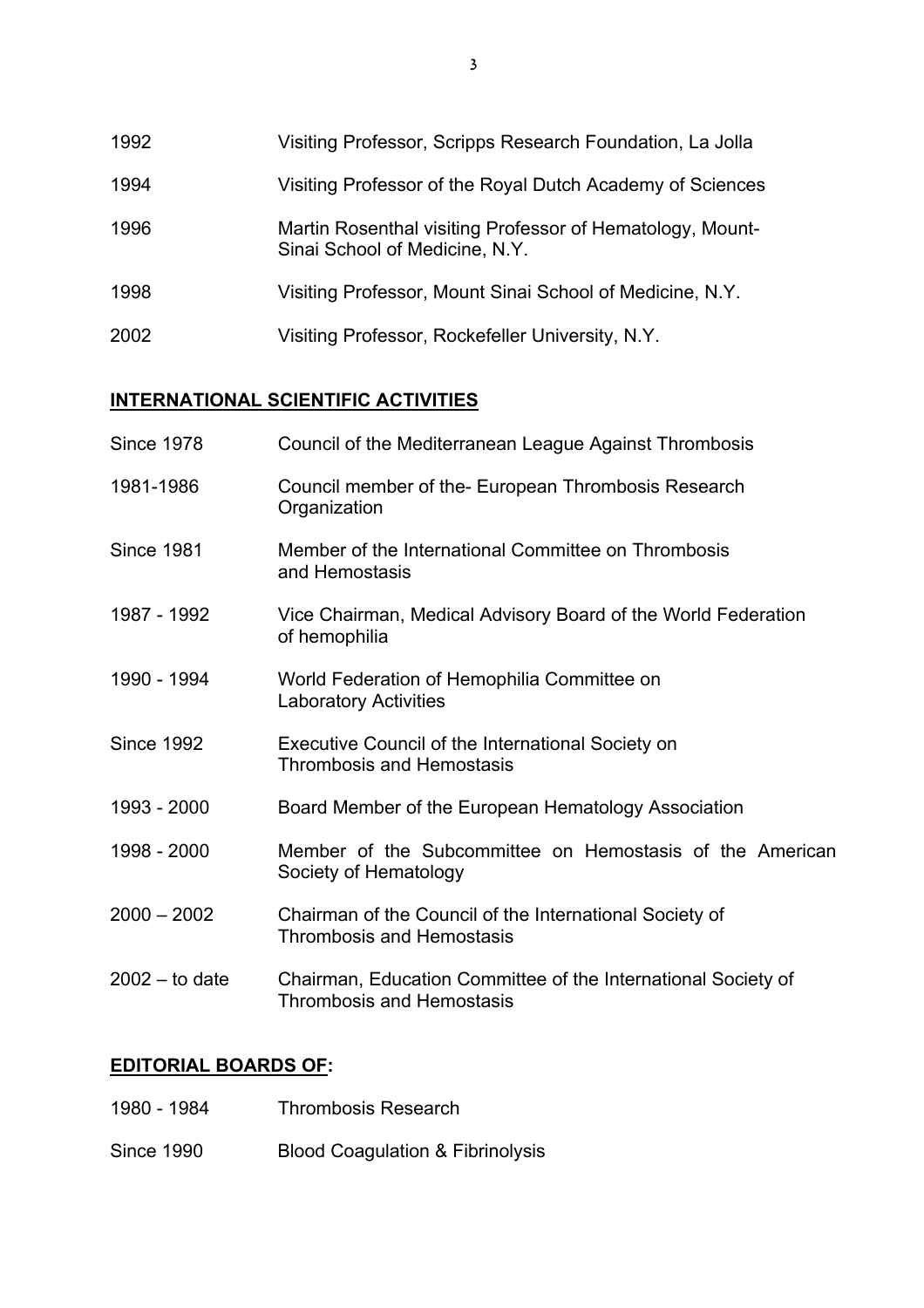| 1997 - 2002      | <b>Thrombosis and Haemostasis</b>    |
|------------------|--------------------------------------|
| $2003 -$ to date | Journal of Thrombosis and Hemostasis |

#### **MEMBERSHIPS**

| <b>Since 1975</b> | International Society of Thrombosis and Haemostasis |
|-------------------|-----------------------------------------------------|
| <b>Since 1976</b> | American Society of Hematology                      |
| <b>Since 1995</b> | European Hematology Association                     |

# **GRANTS**

| 1970      | National Institute of Health, U.S.A, Grants AM 14552<br>and OG 1272 (Subject: Dubin-Johnson syndrome in<br>Israel)         |
|-----------|----------------------------------------------------------------------------------------------------------------------------|
| 1973      | Chief Scientist of the Ministry of Health<br>(Subject: Fibrinogen metabolism)                                              |
| 1982      | Chief Scientist of the Ministry of Health<br>(Subject: Cold-promoted activation of factor VII in blood bank<br>conditions) |
| 1987      | Tel-Aviv University Research Authority: Basic Research Grant<br>(Subject: Genetic aspects of Glanzmann thrombasthenia)     |
| 1995-1998 | Basic Research Foundation, Israel Academy of Sciences<br>(Subject: Molecular aspect of Glanzmann thrombasthenia).          |

# **POST-DOCTORAL FELLOWS**

| 2002 – to date | Michal Zucker, Ph.D    |
|----------------|------------------------|
| 2003 – to date | Ronit Mor-Cohen, Ph.D. |

# **PH.D STUDENTS**

- 1995 2000 Rivka Yatuv (graduated)
- 1996 2002 Yonit Amit
- 1997 2003 Ronit Mor-Cohen